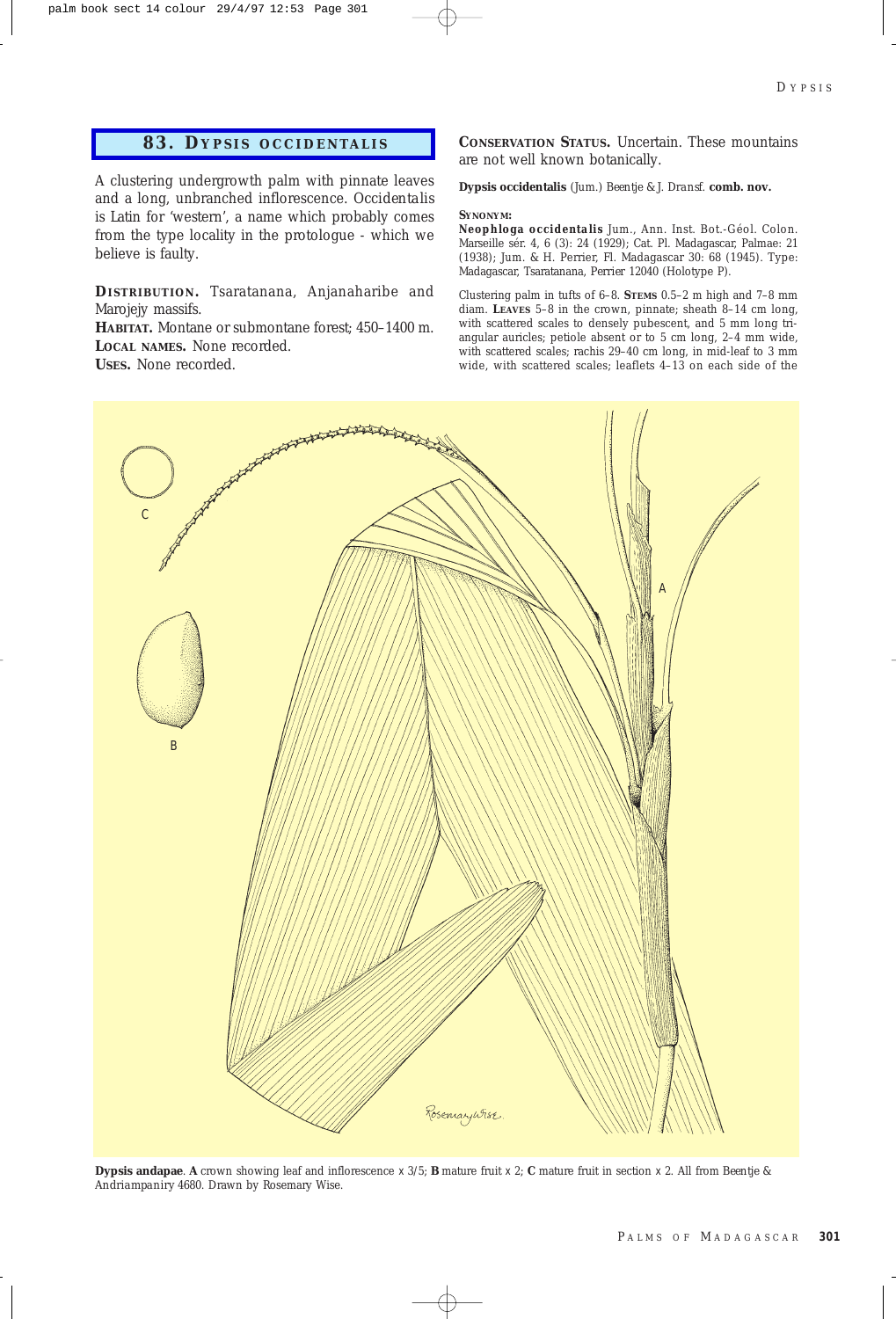

**Dypsis occidentalis**. **A** crown x 1/8; **B** detail of rachilla x 3; **C** fruit x 3; **D** fruit in cross section x 3. **A** reconstructed from *Humbert* 31703 and *Perrier* 12040, **B** – **D** from *Decary* 14709. Drawn by Margaret Tebbs.

rachis,  $\pm$  regular (with few leaflets) to grouped (when more leaflets are present), sigmoid, the proximal 9–27 x 0.2–1 cm, median 15–30 x 1–5 cm, distal 13–21 x 1.9–3.5 cm, the distal pair joined for 2–5 cm, main veins 1, rarely a 2–4-fold leaflet with 3–4 veins, with scattered scales on the minor veins, apices acuminate, the terminal pair dentate over a width of 1–2 cm. **INFLORESCENCE** unbranched, erect; peduncle 22–40 cm long, 1–3.5 mm diam., ?glabrous or minutely puberulous; prophyll 12–23 cm long, 3–9 mm wide, open for 1–7 cm, with scattered scales; peduncular bract inserted at 10–15 cm from the base of the peduncle, 9–31 cm long, open in the distal part and tattering, with a beak of up to 6 mm; rachilla 15–31 cm long, 1–2.5 mm diam., glabrous or minutely puberulous, the triads distant. **STAMINATE FLOWERS** (in bud) with sepals  $0.7-0.9 \times 0.6-1$  mm; petals  $1.1-1.4$  $\times$  0.6 mm; stamens 6, ?1–seriate, the filaments 0.4–0.7 mm and thin, anthers 0.5–0.7 x 0.2–0.3 mm; pistillode not seen. **PISTILLATE**

**FLOWERS** with sepals 0.6–1.3 x 0.6–1 mm; petals 1.3–1.8 x 0.8–1 mm; staminodes 0.3–0.4 mm high; gynoecium 0.8–1 x 0.3–0.6 mm. **FRUIT** reddish-orange, ellipsoid, 9–10 x 4–5 mm.

**NOTE.** The protologue of *N. occidentalis* declares that the type specimen comes from the W slopes of Tsaratanana; we read Perriers handwriting on the label of the type as N, as it does not remotely resemble an O (for Ouest).

**SPECIMENS SEEN.** Ambilobe/Iharana: between Iharana (Vohemar) and Ambilobe, July 1939 (fr.), *Decary* 14709 (P). ?Ambanja, Tsaratanana Mt. area, N side, Nov. 1912 (bud), *Perrier* 12040 (Holotype P). Andapa: NE Marojejy, E of Ambalamanasy II,